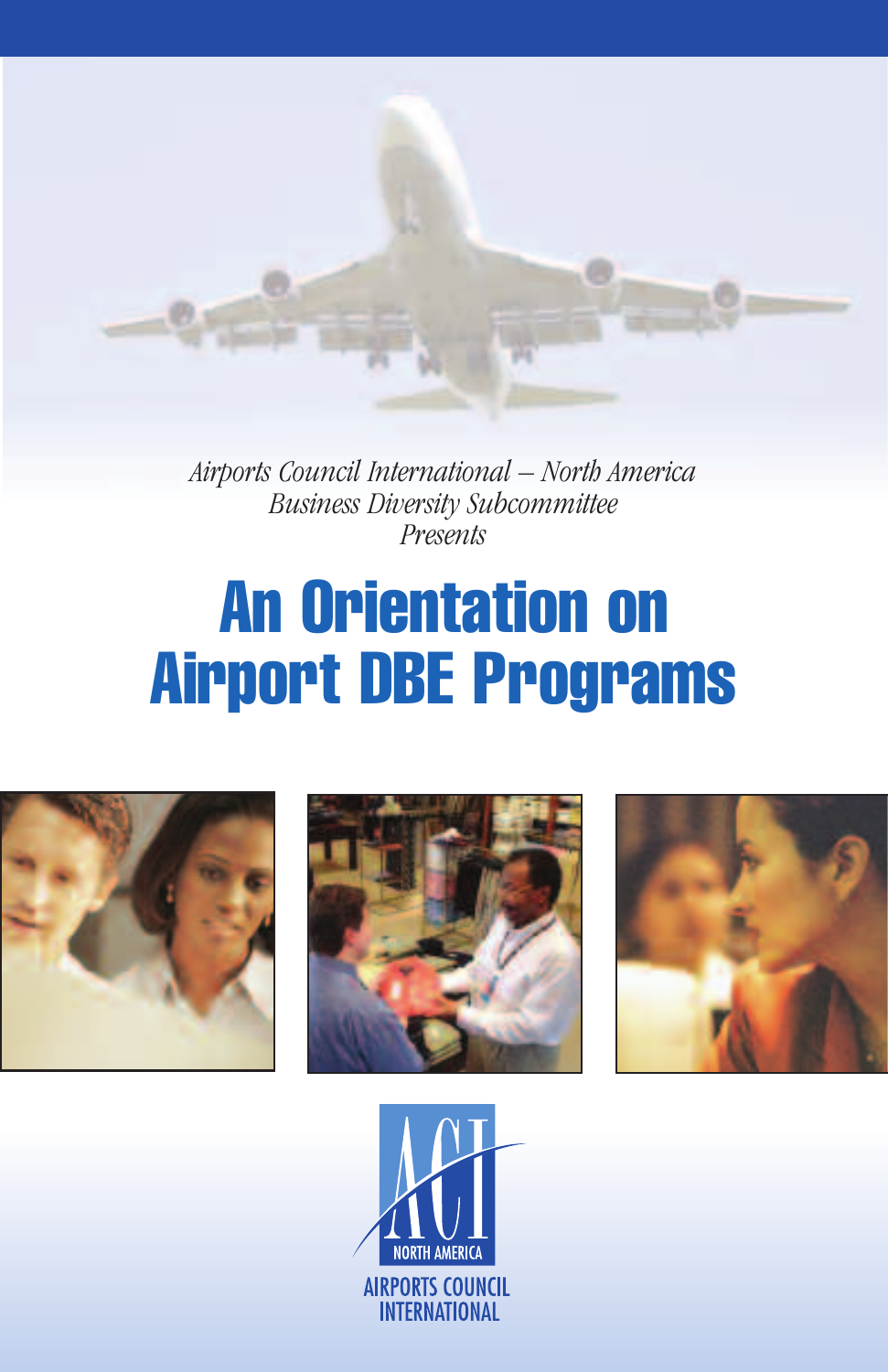*The purpose of this report is to broaden the understanding of the federal DBE program and raise awareness of the benefits and advantages that the DBE program provides within the aviation industry. ACI-NA would like to recognize the leadership of the ACI-NA Business Diversity Subcommittee who dedicated numerous hours to researching and writing this report and had the foresight to recognize the place for such an advocacy piece in the aviation industry.*

#### *2005 ACI-NA Business Diversity Subcommittee Leadership*

#### *Chair:*

Lori Ballard, Business Diversity Manager, Wayne County Airport Authority

#### *Vice Chair:*

Robert Silvas, Director Small Business Development, San Diego County Regional Airport Authority

#### *Airport At Large:*

Anita Bellant, Small Business Liaison, Minneapolis-St. Paul Metropolitan Airports Commission

#### *Associates Representative:*

Shauna Forsythe, President, F/F/E Display Services

> *Lauren Werner Director Economic Affairs & Member Services*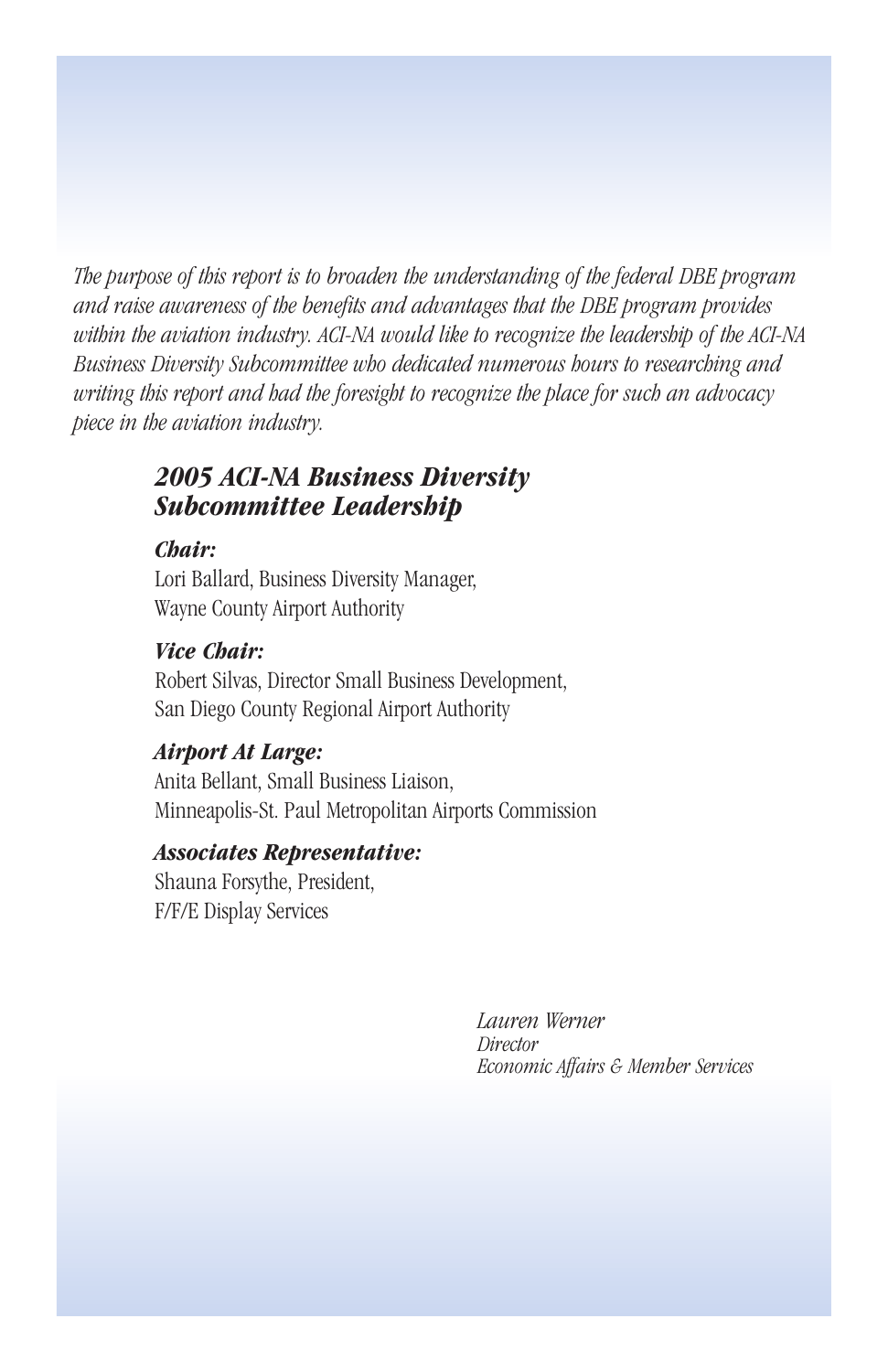#### *Airports Council International – North America Business Diversity Subcommittee Presents*

# **An Orientation on Airport DBE Programs**

# **Table of Contents**

| San Francisco International Airport (SFO) 12     |  |
|--------------------------------------------------|--|
| Dallas/Fort Worth International Airport (DFW) 13 |  |
|                                                  |  |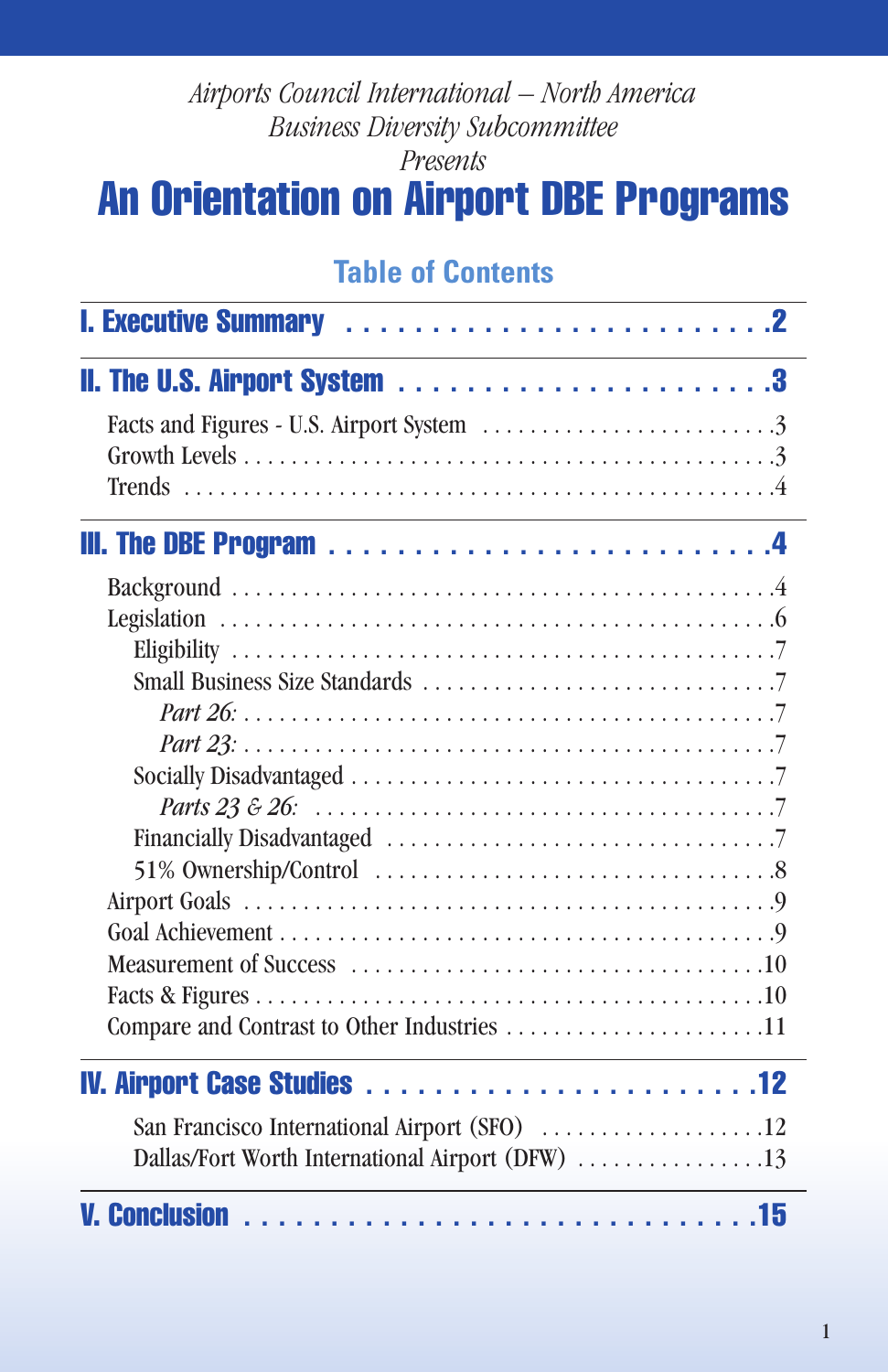# **I. Executive Summary**

The Inspector General of the U.S. Department of Transportation (DOT) was charged by the Appropriations Committee of the U.S. House of Representatives with examining firms certified under the DOT Disadvantaged Business Enterprise (DBE) program in New Orleans, LA and report on instances in which Federal DBE regulations may have been violated. The Committee's request arose from concerns regarding a series of newspaper articles about alleged problems in the local DBE programs. A negative perception of the DBE program was one result of the published report which accompanied the Fiscal Year 2003 Department of Transportation Appropriations Act (House Report No. 107-722) released November 7, 2003. This paper seeks to reduce any negative perception of the federal DBE program by highlighting the benefits and advantages of the DBE program within the aviation industry.

The Disadvantaged Business Enterprise program originally began in 1980 as a minority/ women-owned business enterprise program under Title VI of the Civil Rights Act of 1964. The program is a tool used by the U.S. Department of Transportation to ensure that firms competing for DOT-assisted contracts are not disadvantaged by unlawful discrimination (49 CFR Parts 23 and 26, Feb. 2, 1999). The first statutory DBE provision was passed in 1983 and applied to small firms owned and controlled by minorities. In 1987, the program was expanded to include airports and women-owned firms. Currently, the DBE program is authorized by the Transportation Equity Act for the 21st Century (TEA-21).

Over the years the DBE program has endured numerous challenges. Two U.S. Supreme Court cases in particular had great impact on the program: City of Richmond v J.A. Croson (87-998) (1989) and Adarand Constructors, Inc. v Pena (93-1841), 515 U.S. 200 (1995). A ruling by the U.S. Supreme Court rendered in 1989 in Croson established the requirement that disparity studies be done prior to creating local minority/women business enterprise programs. The ruling in the Adarand case rendered in 1995 by the U.S. Supreme Court established the requirement that race conscious affirmative action programs must meet a "strict scrutiny" standard of review.

Several aspects of the Disadvantaged Business Enterprise program proved to be key in its survival:

- Goal-setting process based on the number of "ready, willing and able" DBEs in local markets
- Race Neutral measures to achieve DBE goals (i.e., measures intended to help all small businesses, not just DBEs)
- Personal net worth standard (\$750,000), which is a limit on the personal assets of a DBE certification applicant, not including the applicant's primary residence or the interest in the business being considered for DBE certification.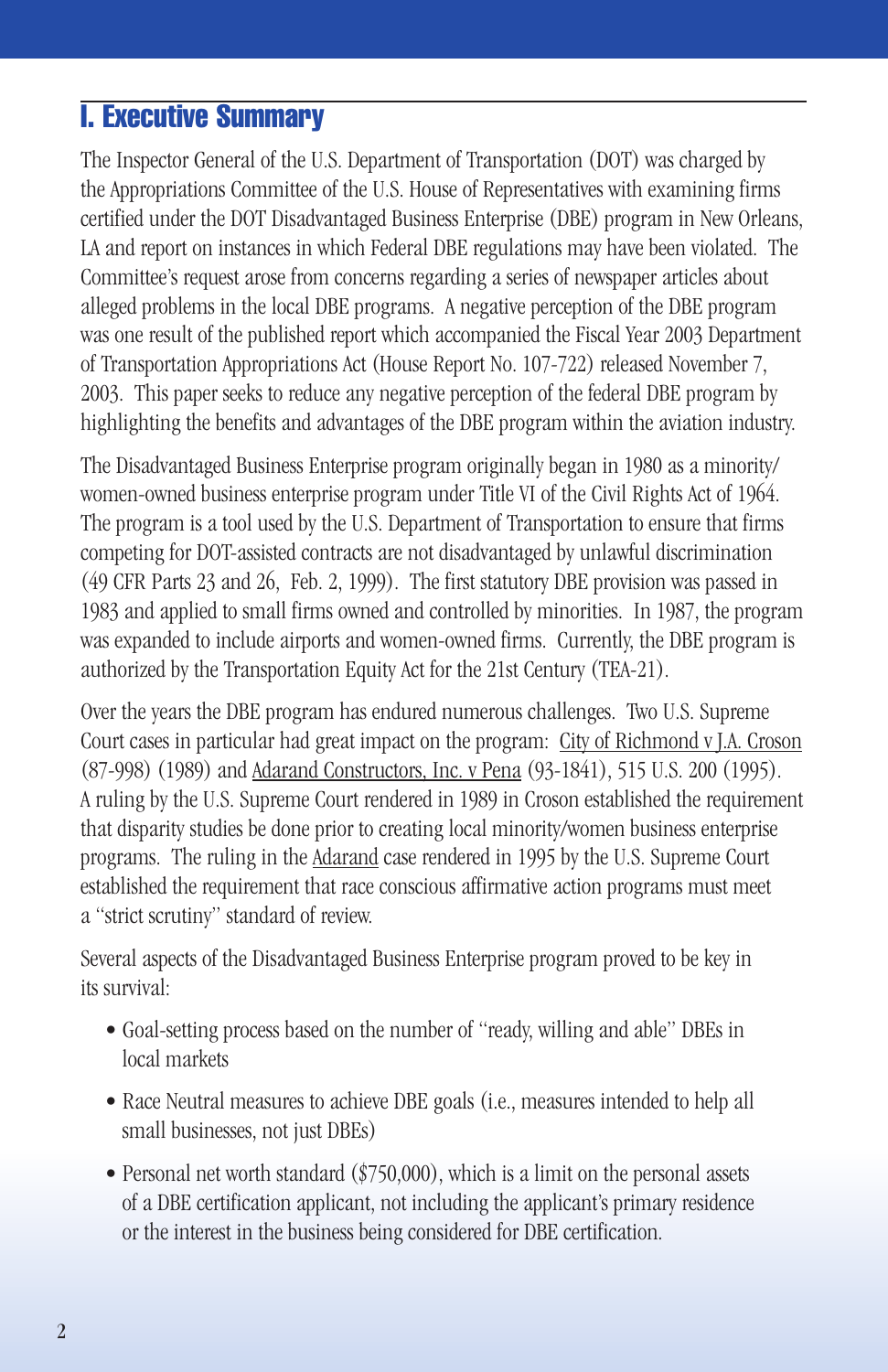On April 21, 2005, the Final Rule concerning "Participation by DBEs in Airport Concessions", 49 CFR Part 23, became effective. This final concessions rule incorporates the aspects from 49 CFR Part 26 that have withstood past legal challenges including the personal net worth standard.

The DBE program has faced many legal challenges and overcome them to remain a viable and useful tool for providing opportunities for small, minority and women-owned businesses in the areas of construction, professional services and concessions.



# **II. The U.S. Airport System**

The United States has the world's most extensive airport system. It accounts for approximately 30% of all commercial aviation and 50% of all general aviation activity in the world. The airport system

plays an essential role in facilitating commerce and national defense, as well as performing as a complex system for moving passengers and cargo, thus making airports crucial in the everyday operations of American society. As globalization continues to take hold, the competitiveness of American industry increasingly relies on airports and the aviation infrastructure. Economic growth at all levels (national, regional and local) depends upon the U.S. airport industry.

#### **Facts and Figures - U.S. Airport System**



Source: FAA Aerospace Forecasts: Fiscal Years 2005-2016, pg. I-5.

It is estimated that in 2004, U.S. and foreign flag carriers combined transported a total of 134 million passengers between the U.S. and the rest of the world.<sup>1</sup>

#### **Growth Levels**

Total U.S. scheduled passenger enplanements, estimated to be 688 million for 2004, is expected to increase to over 1 billion in  $2016<sup>2</sup>$ . This represents a growth of over 300 million passenger enplanements, or approximately 44% in total system activity.

<sup>&</sup>lt;sup>1</sup>FAA Aerospace Forecasts: Fiscal Years 2005-2016. pg. I-5.

<sup>&</sup>lt;sup>2</sup>FAA Aerospace Forecasts: Fiscal Years 2005-2016. Table 9: US Commercial Air Carriers/Total Scheduled US Passenger Traffic. 3 FAA Aerospace Forecasts: Fiscal Years 2005-2016. p III-22.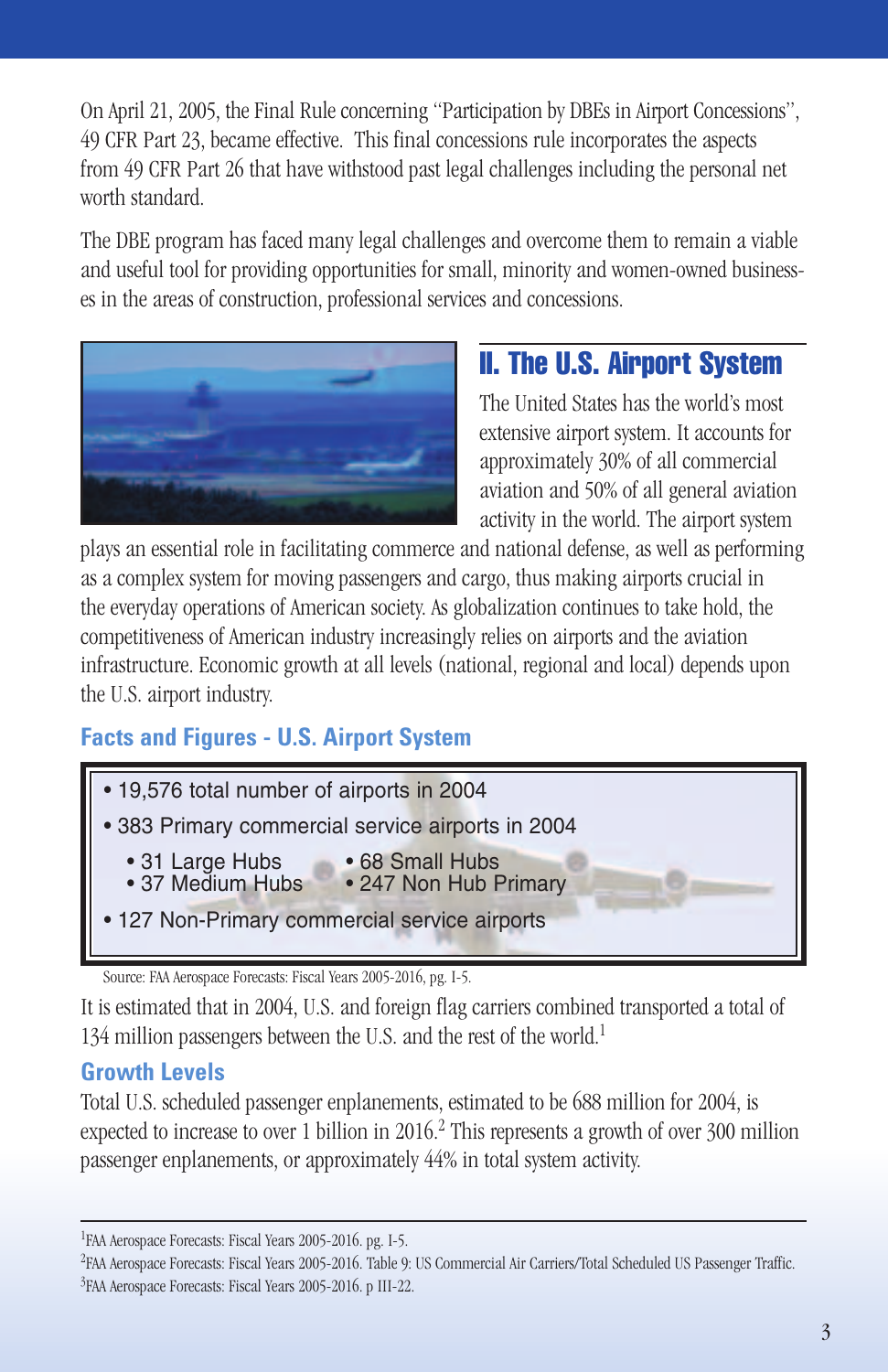In 2004, the average domestic passenger trip length for U.S. mainline carriers increased 33.5 miles as low cost carriers expanded into code-sharing agreements with regional partners.<sup>3</sup>

#### **Trends**

Three major trends are currently impacting the U.S. commercial air carrier industry:

- 1.Major restructuring and downsizing among legacy air carriers,
- 2. Rapid growth among low cost carriers,
- 3. Extremely high growth among regional/commuter carriers.

#### **III. The DBE Program**



#### **Background**

The need for programs similar to the Department of Transportation's Disadvantaged Business Enterprise (DBE) program comes from a national legacy of discrimination against women and people of color. These discriminations have crossed many cultural borders and have been evident throughout our history. Many of the memories of discrimination have been lost in time but

the long-term effects may still linger on. This country's monumental act of legalized slavery followed by open segregation has been well documented. However, not as well documented but just as real was the Trail of Tears that forced thousands of the Cherokee Nation to leave their long-time country in northern Georgia for Oklahoma. Californians were required to pay a foreign miners tax during the California Gold Rush if they were born in California while under Mexico's control. Action that was intended to give a preference and advantage to one group over another is documented throughout this country's history. However, since the early 1960's a corrective measure has taken place. It is important to understand that these programs are a correction measure and are in no terms desired to be a permanent process. But, it is equally important to acknowledge that correction to generations of discrimination will take generations to achieve.

The DBE program can find its roots in the Affirmative Action Policies kicked off by President John F. Kennedy in 1961. Through Executive Order (EO) 10925, President Kennedy instructed federal contractors to take "affirmative action to ensure that applicants are treated equally without regard to race, color, religion, sex, or national origin." This was followed by the Civil Rights Act of 1964 that prohibited discrimination in hiring practices by large employers.

In 1968, the Small Business Administration established the  $8(a)$  program to enhance federal purchases from socially or economically disadvantaged owners of small businesses.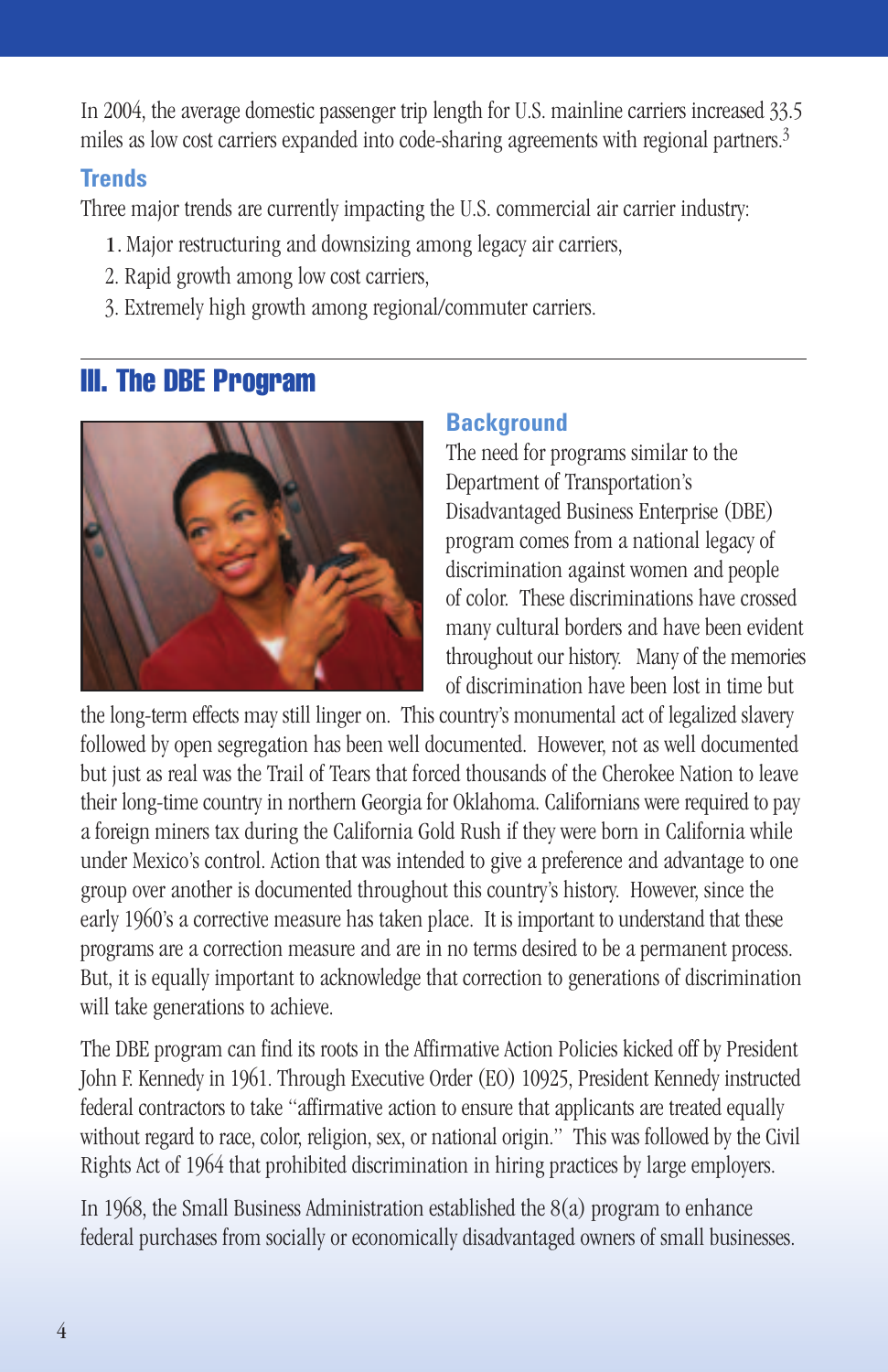This was followed a year later with the establishment of the United States Office of Minority Business Enterprise via EO 11458 under President Richard Nixon.

The Public Works Employment Act of 1977 required that ten percent of each Federal Construction Grant be awarded to minority businesses. That same year the Railroad Revitalization and Regulatory Reform Act required that recipients of financial grants and their subcontractors establish a goal of fifteen percent of purchases to be awarded to minority businesses.

The Minority Business Enterprise (MBE) program was established by the Department of Transportation in 1980 under the authority of Title VI of the Civil Rights Act of 1964. In 1987 the program was expanded to include women owned businesses and airports. MBE was replaced with Disadvantaged Business Enterprise (DBE) at that time.

A landmark case that further defined the DBE program, as it is known today was the City of Richmond v. J.A. Croson. Croson was a successful bidder on a construction project with the City of Richmond, however, Croson did not meet the city's requirement to utilize MBE firms on thirty percent of the project, therefore was not awarded the project. In a 6-to-3 decision, the Supreme Court held that "generalized assertions" of past racial discrimination could not justify "rigid" racial



quotas for the awarding of public contracts. Justice O'Connor's opinion noted that the 30 percent quota could not be tied to "any injury suffered by anyone," and was an impermissible employment of a suspect classification. The Court maintained "the purpose of strict scrutiny is to 'smoke out' illegitimate uses of race by assuring that the legislative body is pursuing a goal important enough to warrant use of a highly suspect tool."

Justice Thurgood Marshall was one of three dissenting votes in the Croson case stating "It is a welcome symbol of racial progress when the former capital of the Confederacy acts forthrightly to confront the effects of racial discrimination in its midst." Justice Marshall went on to say that the City of Richmond had adequately documented a history of discrimination and that this ruling "marks a deliberate and giant step backward in this Court's affirmative-action jurisprudence."

By this point, 49 CFR Part 23 had so many amendments that it became inconsistent and open to interpretation. In an effort to clarify the rule, the Department of Transportation issued a Notice of Proposed Rule Making (NPRM) in December 1992. A final rule was completed in early 1995, however, was not released after the Supreme Court ruled on Adarand Constructors, Inc. v. Pena in June of that year.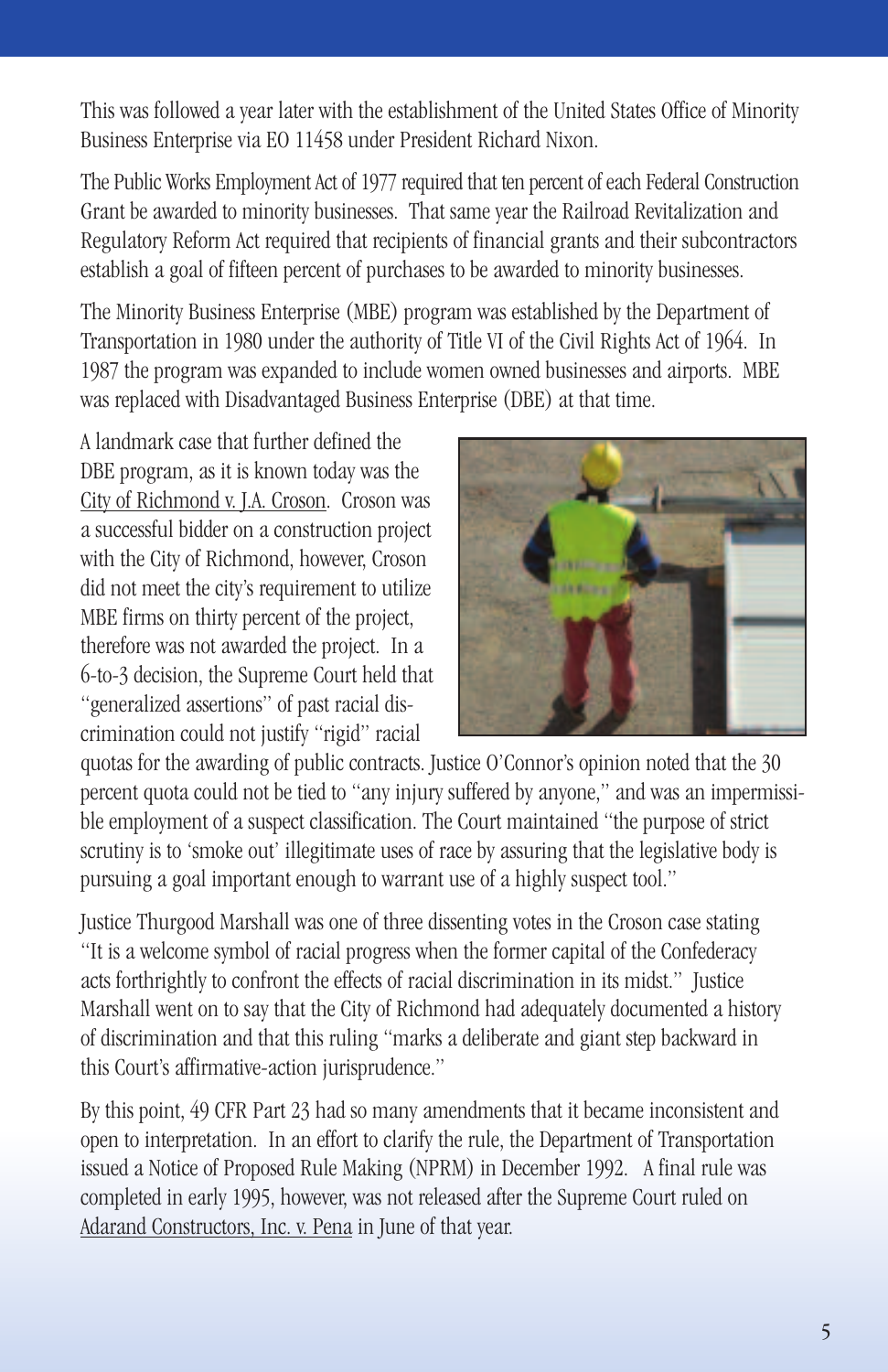In this case, Adarand protested an award to a prime contractor who received additional compensation when it hired small businesses controlled by "socially and economically disadvantaged individuals." The Court held that all racial classifications "must serve a compelling government interest, and must be narrowly tailored to further that interest." The ruling stated that race was an insufficient condition in determining "disadvantage."

A Supplemental Notice of Proposed Rule Making (SNPRM) was issued in 1997 which responded to the "narrow tailoring" requirement of Adarand. A final rule was issued in 1999 that, among other things, separated the airport concessions program (Part 23) from the federally funded projects (Part 26). This ruling left unresolved issues that needed clarification under Part 23. There have been three notices issued pertaining to rule changes since it's issuance in 1992, the most recent being in 2000. A final rule was issued in March 2005 and went into effect the following month. Simultaneously with the final rule, a SNPRM to further explore the issue of business size standards and the car rental program was published.

The DBE program will continue to evolve and be challenged via new statutes created as a result of our judicial system and/or changes in the regulation and its guidelines. An agency can minimize effects these changes may have on its program by adopting a process that goes above and beyond the regulations.

#### **Legislation**

The Department of Transportation (DOT) has two rules regarding the Disadvantaged Business Enterprise (DBE) program. They include 49 Code of Federal Regulations (CFR) Part 23 for airport concessions and Part 26 for professional services and construction. A business certified under the Part 23 rule will be referred to as an Airport Concession Disadvantaged Business Enterprise (ACDBE), while those under the Part 26 will be referred to as DBEs. This section will attempt to provide a brief overview of the regulations in an effort to simplify the dynamics of these two rules.



#### **Eligibility**

To be eligible as a DBE or an ACDBE a business must be for-profit, considered a small business, and the controlling member(s) of the business must be socially and economically disadvantaged.

#### **Small Business Size Standards**

#### *Part 26:*

The Small Business Administration (SBA) uses gross annual receipts, number of employees, or a combination of both, in determining if a business is classified as a small business. The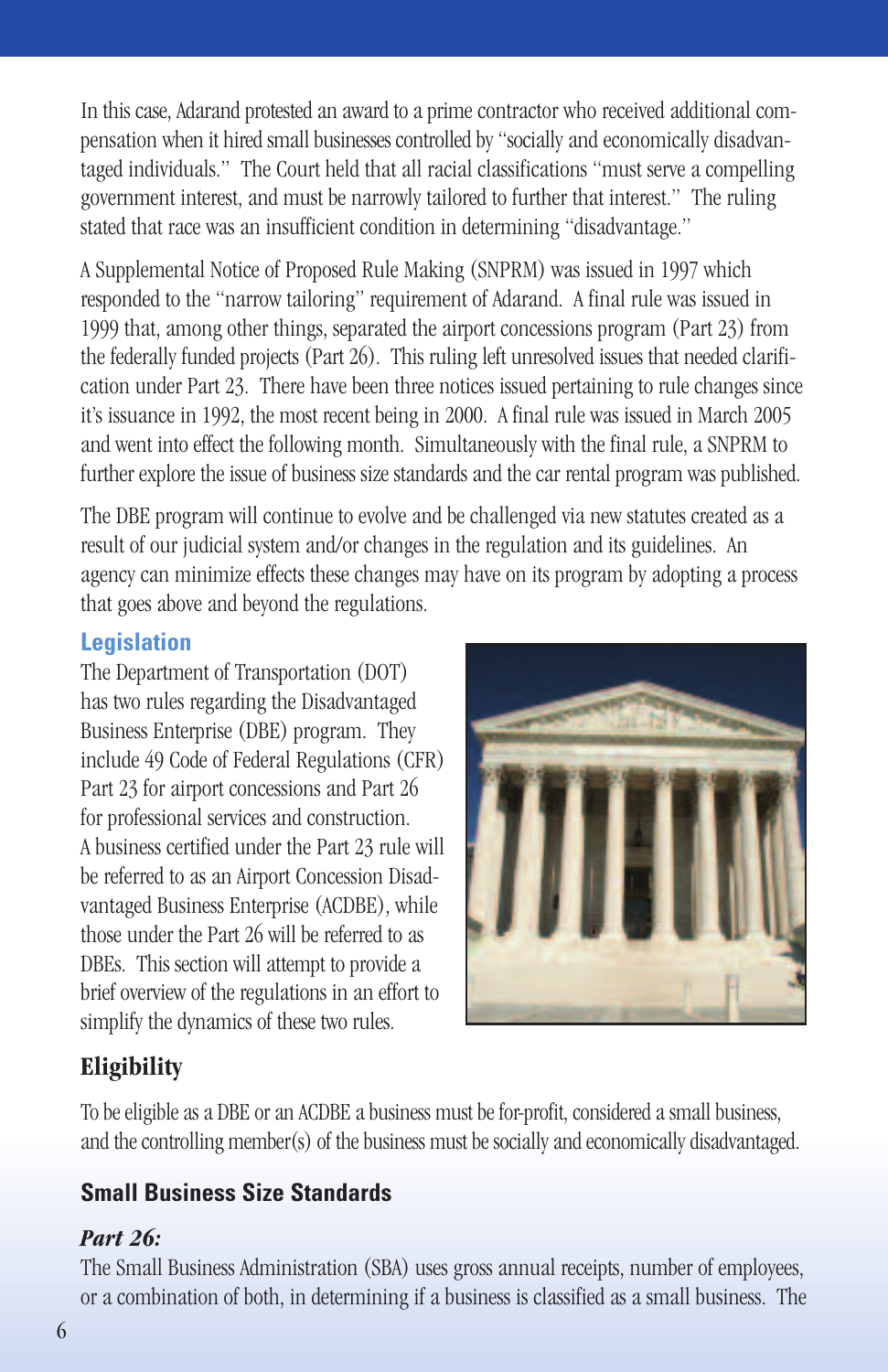Part 26 DBE program uses the same size standards, however, there is a cap \$19.57 million in annual gross receipts averaged over the previous three years. This means that a business may qualify as a small business through the SBA, but may not qualify as a DBE because it exceeds the average gross receipts cap.

The SBA has a program under Section 8(a) that establishes the Small Disadvantaged Business (SDB) certification. Through a Memorandum of Understanding (MOU) between the SBA and DOT, a business certified by one program may expedite the process of certification under the second program. The business only need provide the information that is not required under the certification that they possess. For example, a certified SDB may not be eligible as a DBE if it exceeds the \$19.57 million cap. Women business owners that are "presumed" disadvantaged under the DBE program are not automatically qualified under the SDB. Therefore, a woman owned DBE must go through the "preponderance of evidence" standard to be certified as an SDB.

#### *Part 23:*

Because of the uniqueness of airport concessions, the ACDBE size standard is defined in the Part 23 rule and is not tied to any other certification or program. However, the DOT is not satisfied with the current size standards and has solicited additional information relative to adequate size standards.

#### **Socially Disadvantaged**

#### *Parts 23 & 26:*

"Socially disadvantaged" pertains to an individual that has been subject to racial or ethnic prejudice or cultural bias stemming from beyond the individual's control. An individual who is discriminated against because of the clothes they wear, or a particular hairstyle, may not be declared socially disadvantaged. Although certain groups are automatically considered socially disadvantaged because of their ethnicity or gender, others may qualify by providing a "preponderance of evidence" that they were raised with the same cultural bias that applies to members of the named, underrepresented ethnic groups or women.

#### **Financially Disadvantaged**

#### *Parts 23 & 26:*

As a result of the Supreme Court ruling in Croson v. the City of Richmond, meeting the socially disadvantaged component alone is not enough to determine if someone is disadvantaged. The candidate must show that they are financially disadvantaged as well. In an attempt to narrowly focus the definition of disadvantaged, the DOT adopted the SBA standards for personal net worth (PNW) of \$750,000. Until recently the PNW limit only applied towards Part 26 applicants and it permitted two exclusions: The equity in your primary residence, and the investment in the business seeking certification.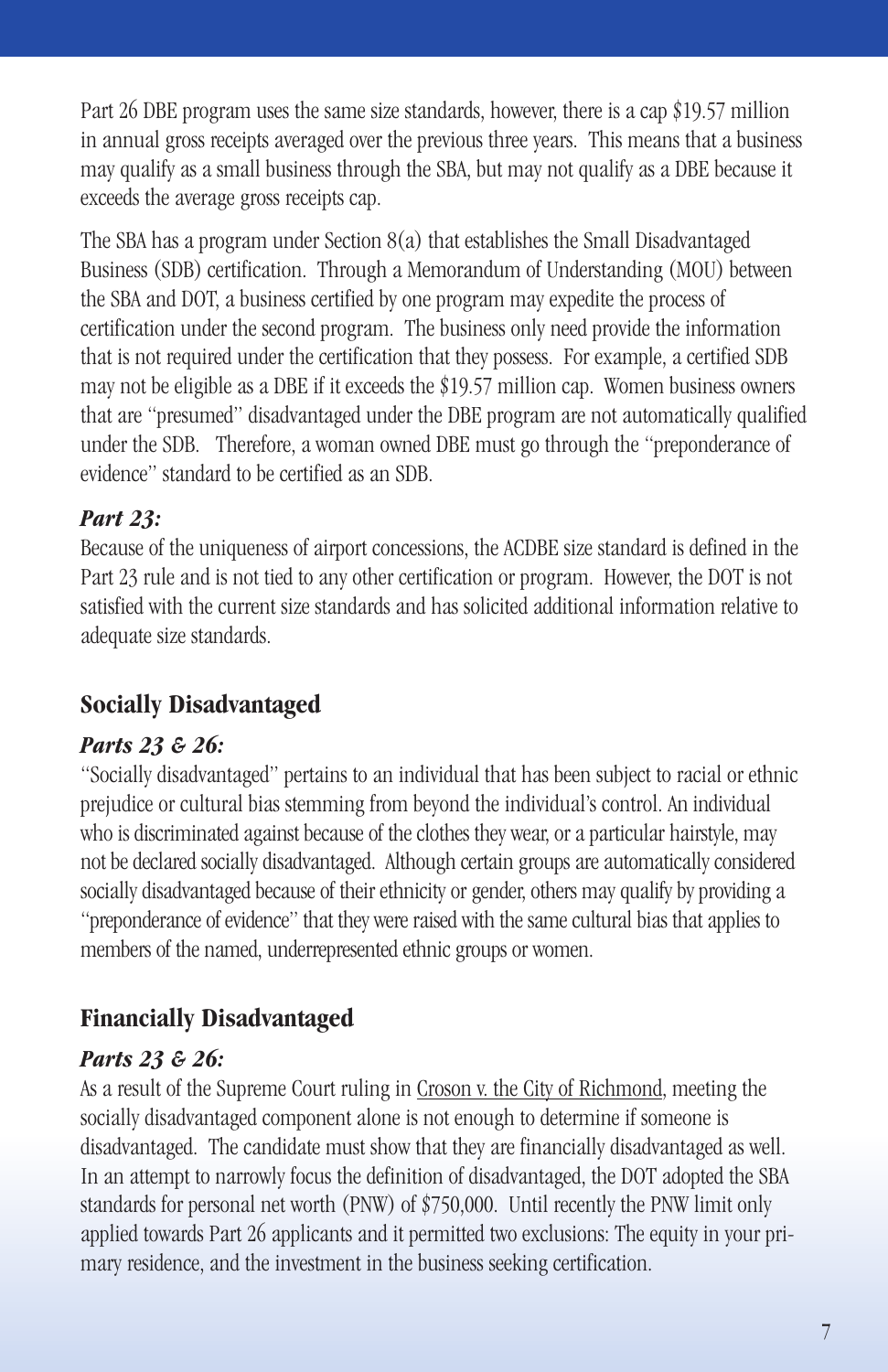Part 23 has adopted the same PNW cap for ACDBE as is in Part 26 with an additional exclusion. If a specific PNW level is needed to meet financing requirements for the concession, up to \$3.0 million can be excluded when calculating PNW. For example, if an individual's PNW is \$4.0 million, their home equity is \$500,000 and the equity in their business is \$1.0 million, their PNW is \$2.5 million. However, if the bank requires PNW of \$1.8 million to obtain the financing needed to open the concession, the final PNW would be \$700,000. This exclusion is not limited to tenant improvements. If a franchisor requires a certain PNW before awarding a franchise, that amount may also be an eligible exclusion.

#### **51% Ownership/Control**

#### *Parts 23 & 26:*

For a business to be eligible for DBE certification, the individual $(s)$  that qualify as a DBE must have at least 51% ownership and control of the business. Majority ownership alone is not enough to satisfy this requirement. The majority owner  $($ >50%) must be the controlling factor and bare the responsibility of all significant business decisions. If the majority owner needs approval to sign contracts, checks or other documents, the control has been removed from the majority owner.

Examples of what may not qualify as a DBE are as follows:



*Example 1: A career engineer with an engineering consulting company that is 51% owned by his wife, a retired schoolteacher, and the only DBE eligible partner with the firm, may not be under the "control" of the DBE owner. It is likely that more than 51% of the work and resources provided are from the expertise of the 49% owner.* 

*Example 2: A corporation exists that has 4 partners of which three are DBE eligible and account for 51% ownership while the fourth owner has 49% and is a non-DBE. However, should the corporate bylaws limit the voting power of one of the DBE partners, the corporation is no longer 51% controlled by the DBE collective. This corporation may not qualify.* 

#### **Airport Goals**

An airport that receives Airport Improvement Program (AIP) funds is required to submit to the Federal Aviation Administration a DBE program and participation goal. (There are a couple of exceptions that only impact small airports.) There are three goals that must be submitted:

- A goal for federally funded projects (Part 26),
- A goal for concessions other than car rentals,
- A goal for car rentals.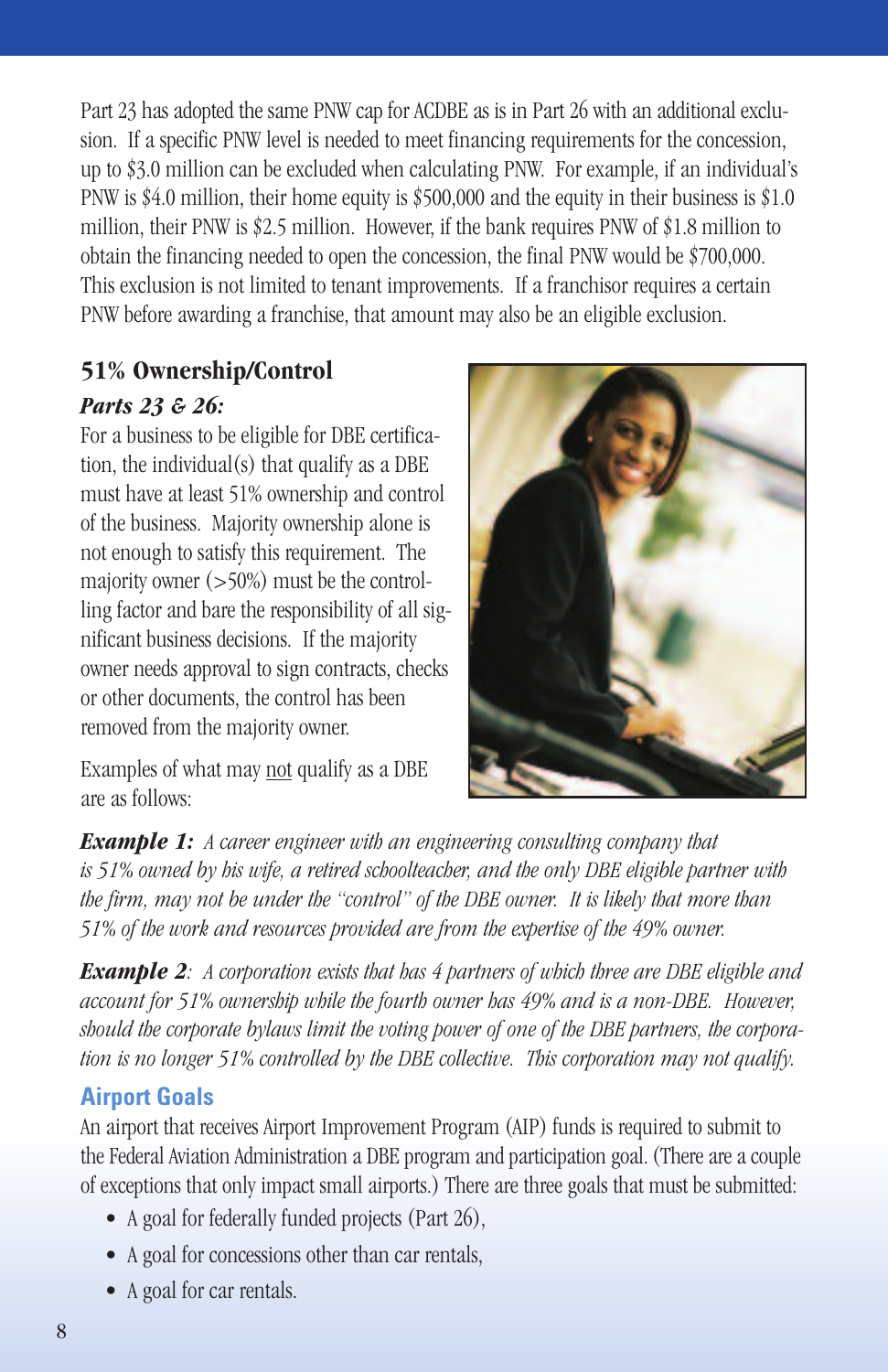Car rental concessions have a separate goal because of the huge revenue they generate. The Part 26 goal is submitted annually while the Part 23 goals are submitted every three years with annual reviews.

Goals are achieved through two methods:

- Race/gender conscious approach *OR*
- Race/gender neutral approach.

Using a conscious approach, a DBE participation goal is established for a specific project and it is the responsibility of prime contractor to make a good-faith effort to achieve that goal. "Good faith" is determined by achieving the goal or showing that a sincere effort was made to include DBE participation. Evaluating good faith efforts when a goal is not achieved can be a challenge.

Using the neutral approach, a project-specific goal is not set but DBE participation is achieved through other means. The regulations state that if an airport achieved its overall annual goal with other projects outstanding, it must use the race/gender neutral approach. Example: If the cumulative over-all goal is 20% and must be used levels are currently at 25% with one project outstanding, the race/gender neutral approach must be used if the results of that project will not decrease participation below 20%.

# **Goal Achievement**

#### *Q: When is a DBE's contribution applied towards a goal?*

**A:** When the DBE firm is in control of the work that needs to be performed. The purpose of the DBE program is not to provide revenue to a small firm, but to provide a growth experience that can be used towards the long-term success of that firm. The DBE firm must have ownership in its portion of the contract.

*Example 3: A DBE painter is a subcontractor, and the prime contractor provides all the paint and supplies to be used on the project. The DBE painter is reimbursed for the wages paid to the individual workers, and is given a percentage for his effort. The question is: Who has control of the work being performed? The DBE contractor may have negotiated his percentage, but he never has "ownership" for the project. This work may not be eligible for DBE participation.*

*Example 4: An advertising company has an ACDBE goal of 15% for an airport advertising contract. Its ACDBE partner is a marketing firm and will sell advertising space. The arrangement is for the ACDBE firm to have exclusive rights to sell all advertising fixtures in Concourse A. The fixtures in Concourse A are maintained and managed by the prime, but the ACDBE firm receives revenue on all advertisements sold in these fixtures. In this example, the ACDBE partner could sell nothing and receive a check for its ACDBE status. There is neither ownership nor responsibility given to the ACDBE. Therefore, this ACDBE participation most likely would not count.*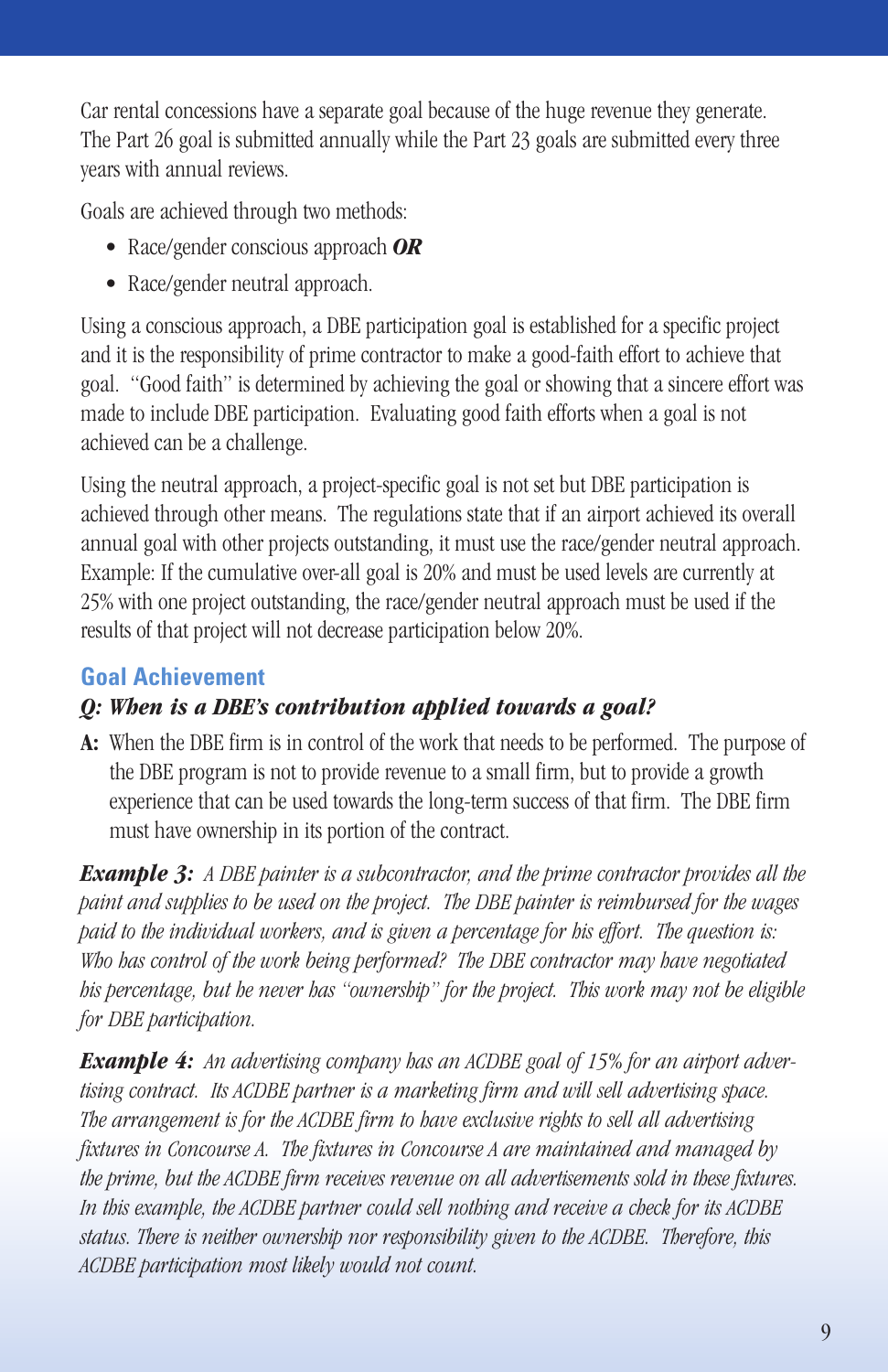#### **Measurement of Success**

In order to determine whether a minority, women, or disadvantaged business enterprise program is successful, some type of measurement must be utilized.

The most often used measurement in the federal DBE program is the accomplishment of goals. Goals are established by using FAA's recommended methodology, and be a reflection of the diversity of companies that are ready, willing and able to perform specific work categories. Goals may vary and become a true reflection of the respective region they represent.

Measuring success can be a challenge within the DBE program, particularly in the area of outreach. Measuring success will become a far easier task and economically viable task when technological solutions mature.

#### **Facts & Figures**

#### *Q: How many airports have DBE programs?*



Source: Letter from Michael Freilich, National External Program Manager, Office of Civil Rights, FAA to ACI-NA Business Diversity Subcommittee, August 26, 2005.

FAA recipients receiving grants for airport planning or development and who will award prime contracts exceeding \$250,000 in FAA funds must have a DBE program.

#### *Q: How many DBE's are certified?*

**A:** Each state Department of Transportation operates a DBE program that is responsible for ensuring non-discrimination in the award and administration of Federally funded contracts. These state DBE programs develop annual goals for utilization of DBE's on contracts and publish directories of firms certified as DBE's. Although the FAA's Office of Civil Rights does not keep current records on the number of DBE's that are certified, individual states can be contacted for specific information. The following are links to the Office of Small and Disadvantaged Business Utilization (OSDBU) websites pertaining to State DOT and DBE programs:

*http://osdbuweb.dot.gov/business/dbe/state\_dbe\_location.cfm*

*http://osdbuweb.dot.gov/business/dbe/statedbe.cfm*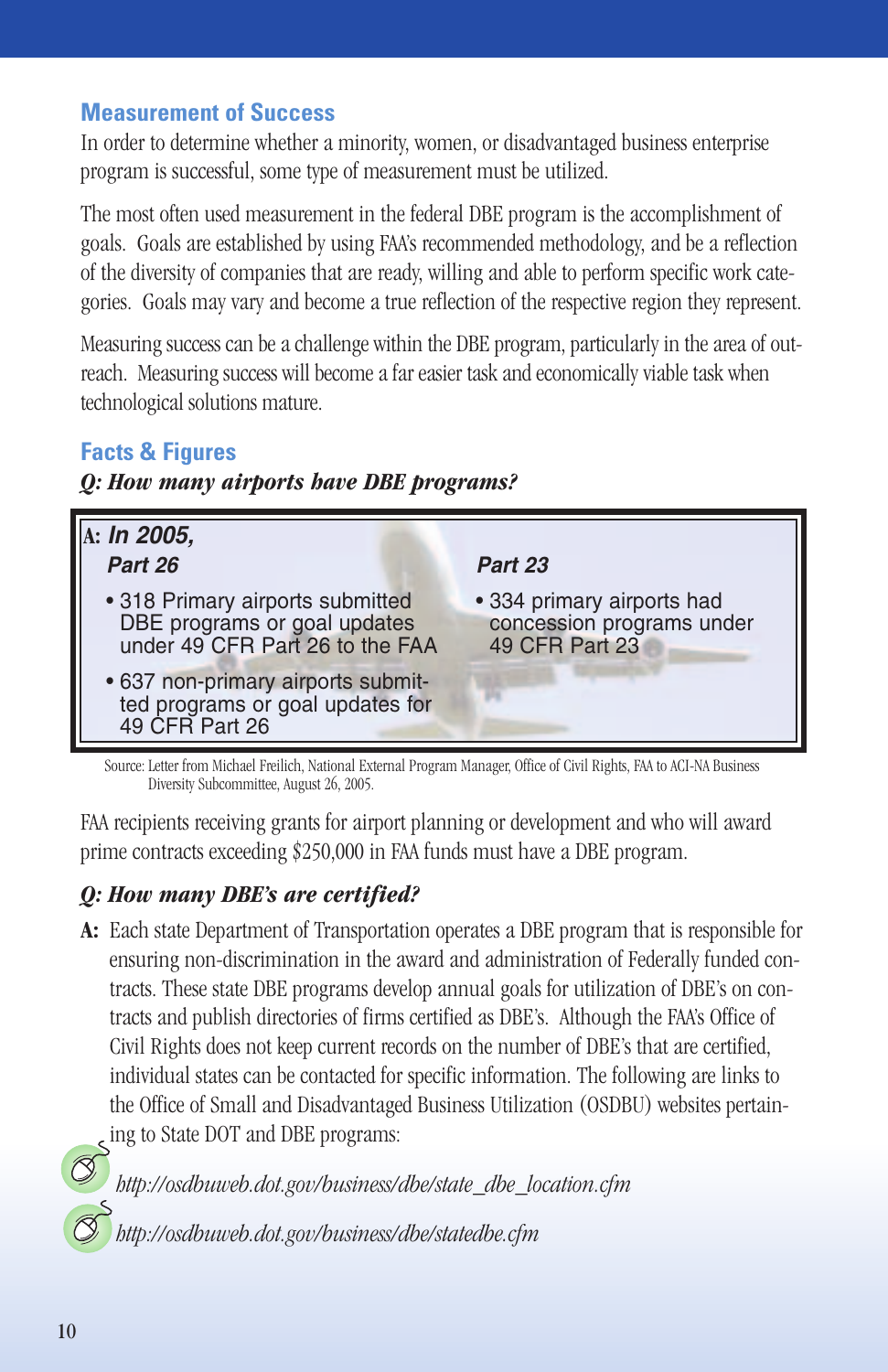The **DBE Central Register** is a listing of contractors, consultants, suppliers and manufacturers certified by the State Departments of Transportation as Disadvantaged Business Enterprises (DBE's). The businesses listed meet the requirements of U.S. Department of Transportation (USDOT), title 49 Code of Federal Regulations Part 26 which requires that the businesses be owned and controlled by women and/or minorities who are socially and economically disadvantaged.

*http://osdbuweb.dot.gov/business/dbe/dbe\_central\_register.cfm* 

#### **Compare and Contrast to Other Industries**

The federal Disadvantaged Business Enterprise (DBE) program is basically a means of achieving diversity within a recipient's vendor base. Consider these facts as reported by Minority Business Development Agency, U.S. Department of Commerce:

- Minorities comprise nearly 30 percent of the U.S. population and are projected to grow to more than 50 percent by the year 2050.
- Minority-owned firms have increased 29.6 percent, as compared to 3.9 percent for all U.S. firms.
- In 1997, there were more than 3 million minority-led firms. Of that number, 84,000 have revenues in excess of \$1 million and many are in high-growth industries, including high technology and health services.

Source: http://www.mbda.gov

#### **Federal Highway Administration (FHWA) and Federal Transit Administration (FTA)**

The aforementioned statistics are a concrete basis for the Business Case for diversity. The concept of diversity, be it supplier, business, or work force diversity, is being embraced in many industries including the aviation industry. The U.S. Department of Transportation, the Federal Highway Administration (FHWA) and Federal Transit Administration (FTA) all manage DBE programs.

The FHWA is charged with the broad responsibility of ensuring that America's roads and highways continue to be the safest and most technologically up-to-date. Although state, local, and tribal governments own most of the nation's highways, the FHWA provides financial and technical support to them for constructing, improving, and preserving America's highway system. (*http://www.fhwa.dot.gov*)

The Federal government, through the FTA, provides financial assistance to develop new transit systems, and improve, maintain, and operate existing systems. Public transportation includes buses, subways, light rail, commuter rail, monorail, passenger ferryboats, trolleys, inclined railways, and people movers. (*http://www.fta.dot.gov*)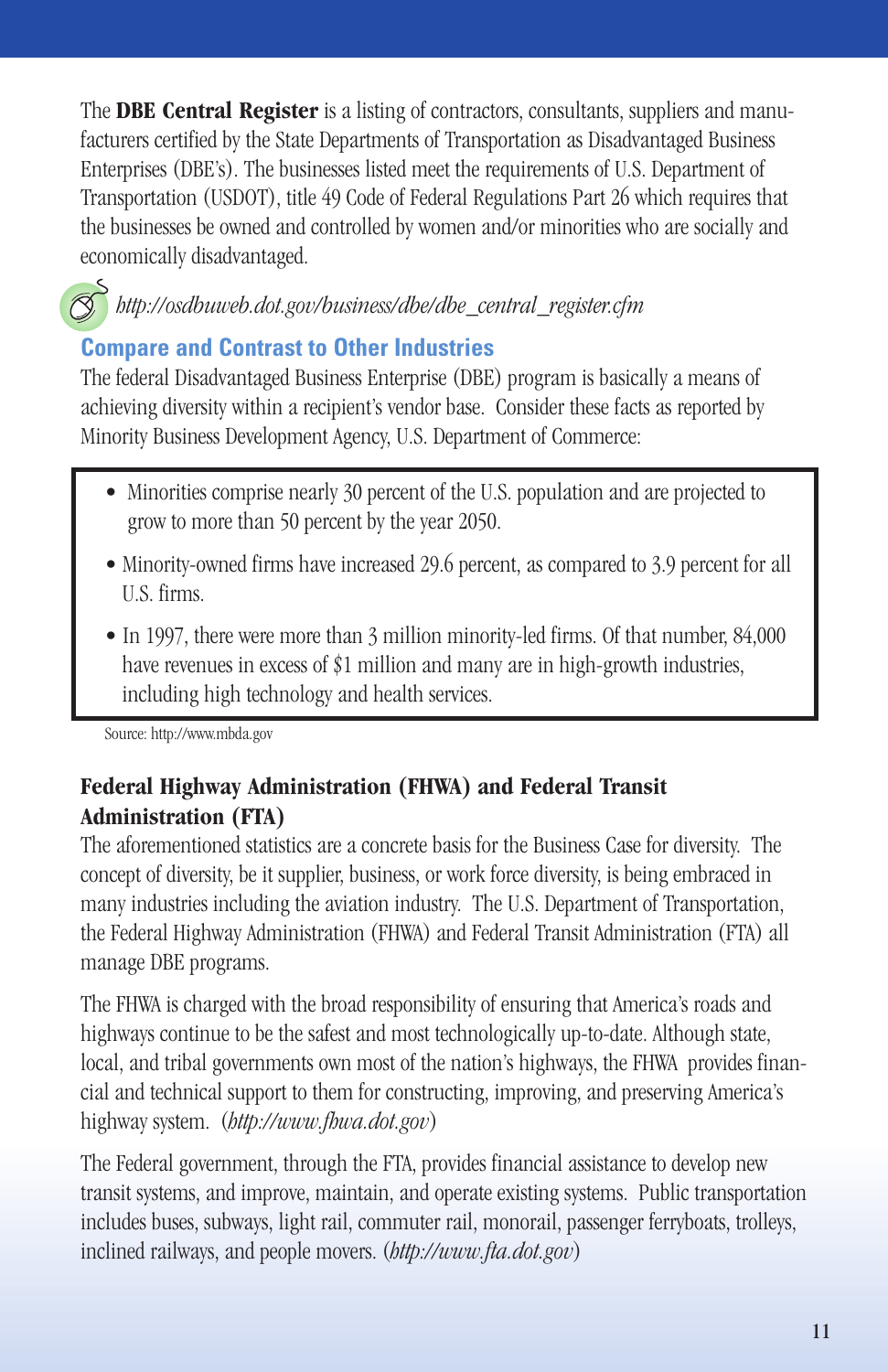At the time of this publication, no other information was available from the FHWA or FTA relative to the achievements of their respective DBE programs.

#### **Airlines**

Many airlines note within its mission statement its commitment to workforce and supplier diversity, including:

- Alaska Airlines Delta Airlines
- 
- Continental Airlines United Airlines
- 
- American Airlines Southwest Airlines
	-

#### **National Minority Supplier Development Council**

On a national and regional level, the organization National Minority Supplier Development Council (NMSDC) oversees a network for matching corporate buyers with minority suppliers in many industries. The NMSDC is responsible for the creation of the Billion Dollar Roundtable. Companies that have achieved \$1 billion in annual spending with minority and diverse suppliers are inducted into the Roundtable.

Member companies include:

- 
- DaimlerChrysler Corporation Procter & Gamble
- 
- Johnson Control Toyota
- 
- Altria Minority Business News USA
	-
- Ford Motor Company SBC Communications
	-
- Lockheed Martin Corporation Verizon Communications, Inc.

# **IV. Implementation Strategies**

# **Airport Case Study #1: San Francisco International Airport (SFO)**

In June 2005, San Francisco International Airport received the "Award of the Organization" given by the Airport Minority Advisory Council (AMAC) for significant contributions toward the realization of DBE goals. This was just one of many instances that SFO's Disadvantaged

Business Enterprise (DBE) program has been recognized for outstanding performance.

San Francisco International Airport's current DBE goal is an impressive 52% of the total number of concessions operations. That percentage includes food and beverage, retail and car rentals. SFO recently underwent a \$22 million redevelopment of its concession program known as the San Francisco Marketplace featuring 45 new concessions of which 80% are locally-owned.

Many success stories of DBE companies have resulted from agreements with prime concessionaires such as HMSHost Corporation. According to SFO, many of the DBE's operated small community shops or were caterers who developed into successful Airport operators.

# **SFC**

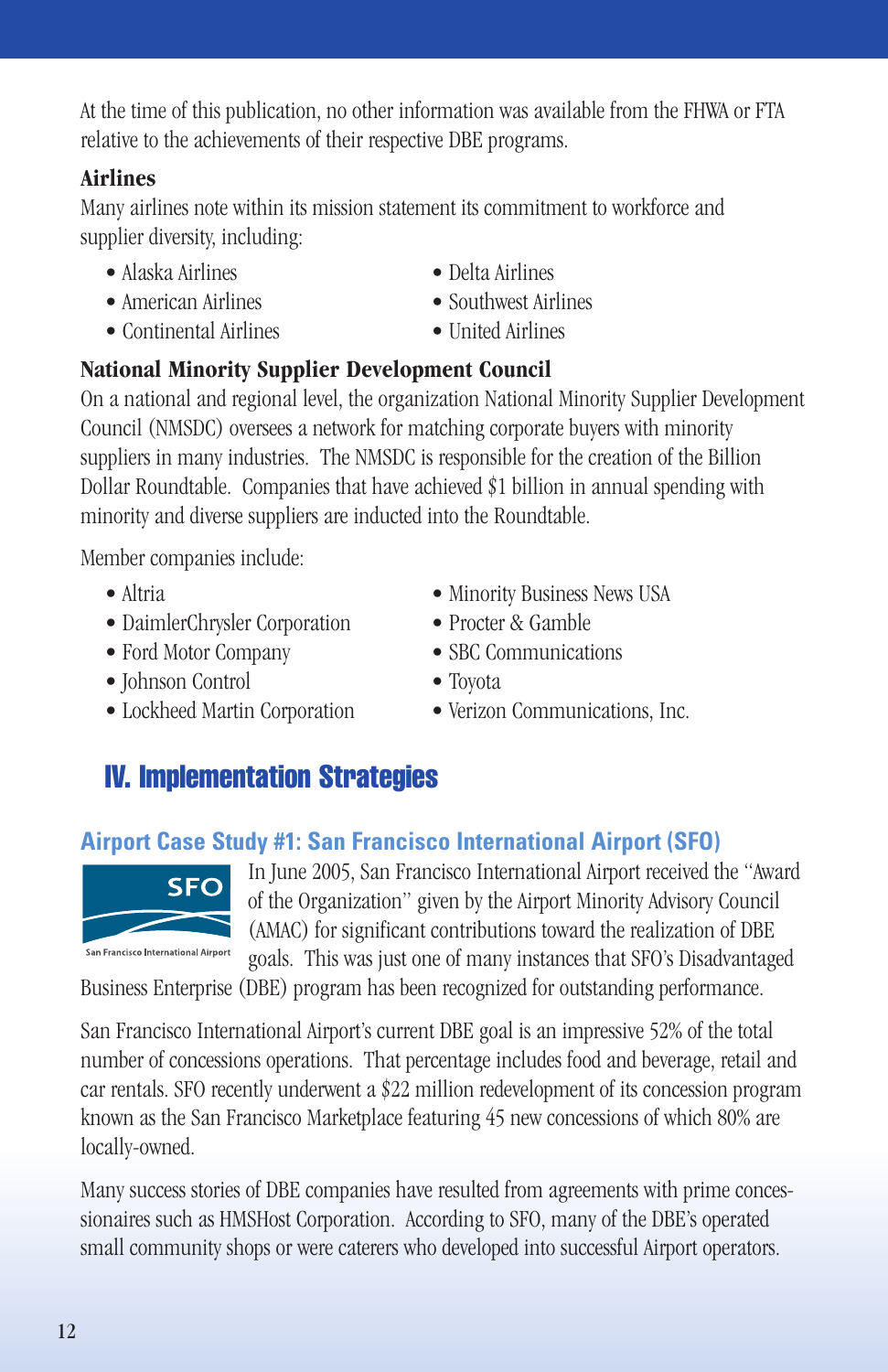A majority of the DBE's are now operating in SFO's San Francisco Marketplace under direct leases as owners/operators.

Two other prime concessionaires, DFS Group Limited and Hudson Group, also have successful DBEs as operators/owners. DFS operates retail leases and a duty free store at SFO. Hudson Group operates a bookstore/café operation.

SFO reports that there are several features that make its DBE program unique and effective. Following are a few:



- *Principal Concession Concept* Prime concessionaires subleased to small DBE's and provided training and management assistance to help DBE's get started in Airport operations. As a result of this program, many DBE's were awarded future concessions without the help of a prime.
- *Airport Concession Loan Program* Financial assistance was provided to DBEs for capital improvements to their airport locations in the new redevelopment.
- *Airport Surety Bond Program* the Airport assisted DBE's with obtaining performance bonds on concession operations.
- *DBE guidelines* were established to ensure that DBE's are owners/operators of their shops.

San Francisco International Airport continues to successfully use the Disadvantaged Business Enterprise program to promote small, locally-owned businesses, which is a benefit to the Airport. According to John L. Martin, Airport Director, the program is expected to boost airport concession revenues by fifteen percent to \$63 million in 2005, and \$70 million in 2006.

#### **Airport Case Study #2: Dallas/Fort Worth International Airport (DFW)**



DALLAS/FORT WORTH **INTERNATIONAL AIRPORT**  Renowned economist Bernard Weinstein summed it up: "As a public agency DFW is one of the most reliable supporters of women and minority-owned businesses. It is indeed a model for the entire country." The University of North Texas (UNT) Center for Economic Development and Research intensely studied the

past seven years of the Airport's work in this area. It concluded DFW's Minority/Women's Business Enterprise (M/WBE) commitment to be among the best in the nation, generating more than \$1 billion in economic activity.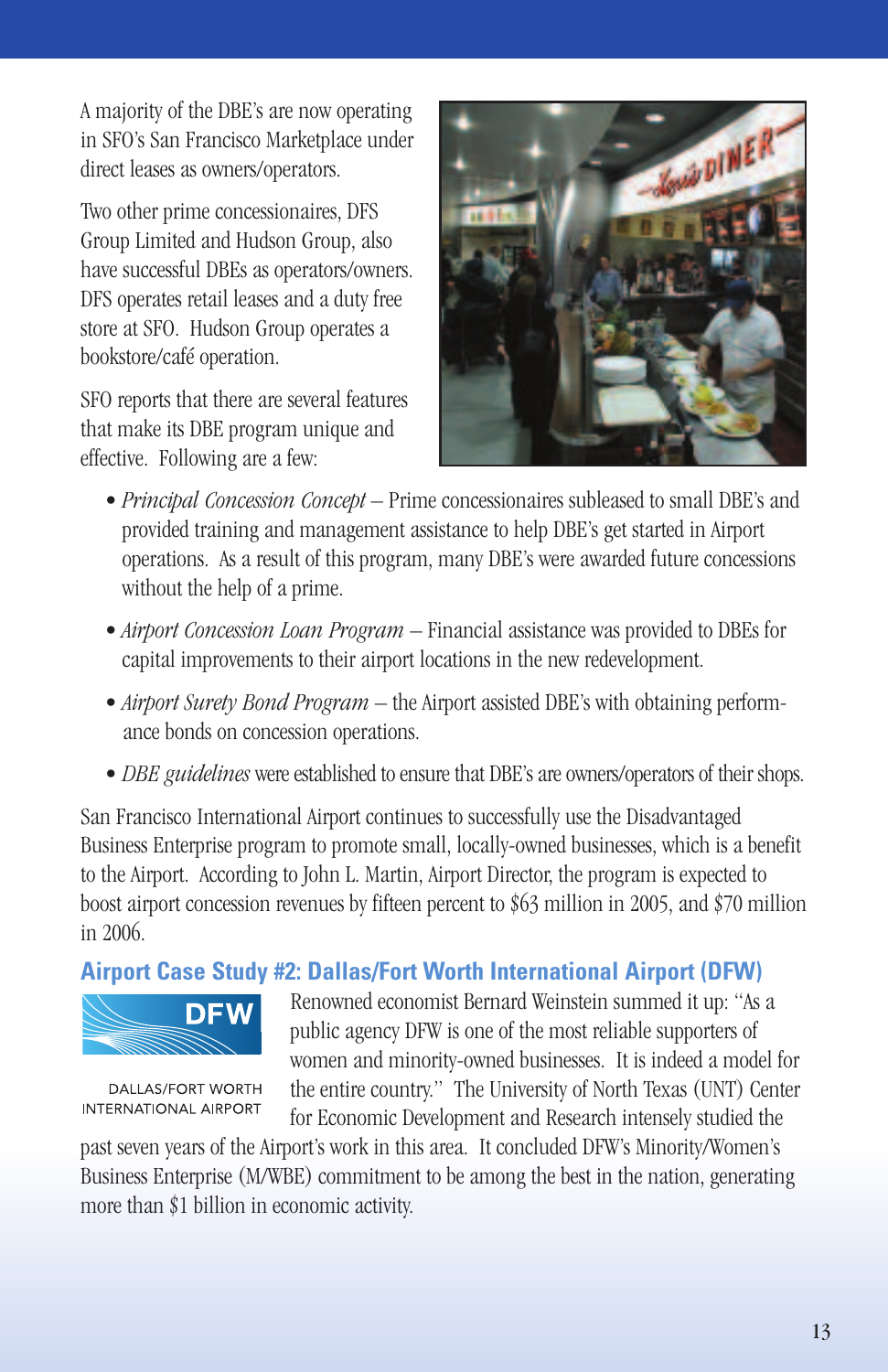

Over the past years, DFW International Airport has experimented with a variety of innovative approaches to enhance DBE and M/WBE participation on Airport projects and contracts. The success of these contracting program initiatives are the direct result of the Airport's commitment to inclusiveness and a coordinated allocation of resources and staff to implement DBE and M/WBE program objectives. The Airport continues to strive

to create a level playing field and eliminate artificial barriers that prevent fair and open competition for the Airport's business opportunities.

Multiple departments within DFW work together and host a series of outreach conferences designed to inform the M/WBE community of the potential business opportunities. The outreach events include participation from the Vice Presidents of Procurement & Materials Management and Revenue Management.

DFW initiated a coordinated outreach effort to inform minority and women-owned business enterprises and Disadvantaged Business Enterprises of the concession opportunities for DFW International Airport's new Terminal D. Between April and July of 2004, the Airport participated in twelve outreach events or meetings explaining the potential opportunities for retail and food and beverage concessionaires in the new terminal.

As a result of the participation, DFW awarded 30 firms concession locations in the new terminal. The Airport far exceeded its participation goal, with 93 percent of the approved vendors having 35 percent or more M/WBE participation. DFW Airport projects that the DBE and M/WBE firms will generate 61 percent of the anticipated gross revenue for Terminal D concessions.

In 2004, DFW Airport continued the Facilities Maintenance outreach program initiated in 2003, to outsource the facilities and custodial maintenance functions at the Airport. The Airport hosted three outreach conferences resulting in more than \$70 million outsourced in maintenance and custodial contracts with 47.7 percent committed to M/WBE businesses.

DFW recently completed a \$2.7 billion Capital Development Program, which includes the Skylink people mover, International Terminal D and Grand Hyatt Hotel. DFW has spent more than \$700 million with M/WBEs over the life of the project, which represents 26% participation.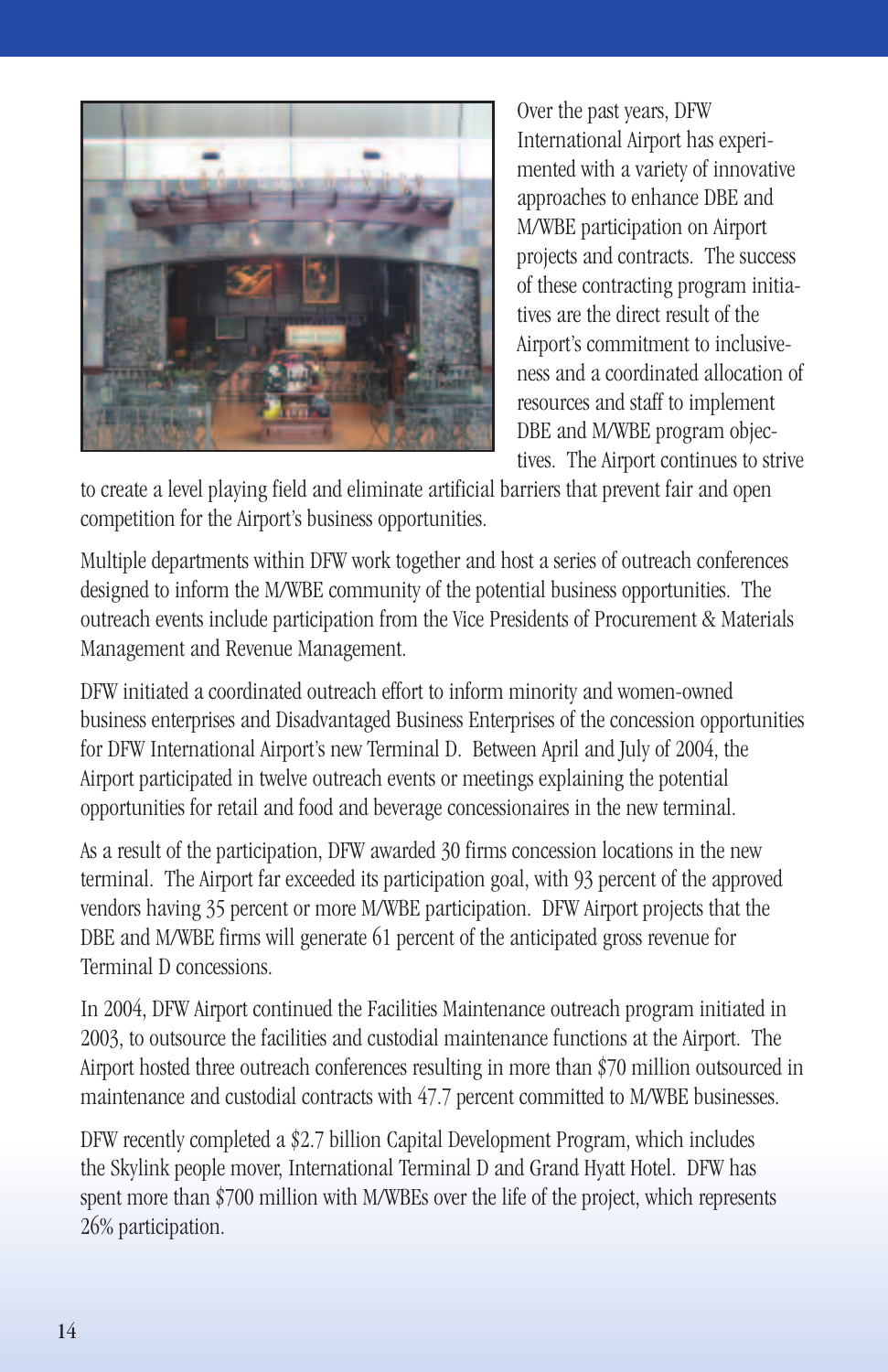The other initiatives include the Small Contractors Development Training Workshop (SCDTW), which is an eight week course designed to provide technical training for minority and women-owned businesses. The SCDTW curriculum includes workshops on a variety of topics including business development, financial management, insurance and bonding. In FY04, the SCDTW graduated more than nine minority and women-owned businesses.

DFW's Small Contractor's Development Program (SCDP) is a two-year program in which two small general contractors compete for minor maintenance construction projects. The program provides training and technical assistance in execution of the work. The two small firms selected for the program performed more than \$500 million in construction projects.

DFWs Small Contractor's Surety Support Program was established to assist small M/WBEs in obtaining the necessary bonding and insurance to bid on airport projects. In FY04, the program assisted M/WBE firms in obtaining more than \$3 million in bonding.

The Minority Bank Deposit Program (MBDP) is an initiative designed to facilitate DFW International Airport's and private sector contractors' use of minority banks and depositories and for other financial services. DFW Airport committed to purchase certificates of deposits in the amount of \$1 million each, with three local minority-owned financial institutions.

#### **V. Conclusion**

The main objective of this document is to shine a positive light on the federal DBE program and to share the importance of diversity as a whole.

The DBE program is one means to fill a vital need as it was "designed to remedy the effects of current and past discrimination against small businesses owned and controlled by socially and economically disadvantaged individuals and to foster equal opportunity in transportation contracting". (GAO Report to Congressional Committees)

Over the years the program has been chal-



lenged on the legal front. From those challenges, such as City of Richmond v J.A. Croson and Adarand Constructors, Inc. v Pena came concrete measures to strengthen the program. Those measures have been key to ensuring the continued life of the program.

The fact that the growth of the U.S. minority population and minority-owned firms is so robust is significant. This fact could signal to the aviation industry that this is a major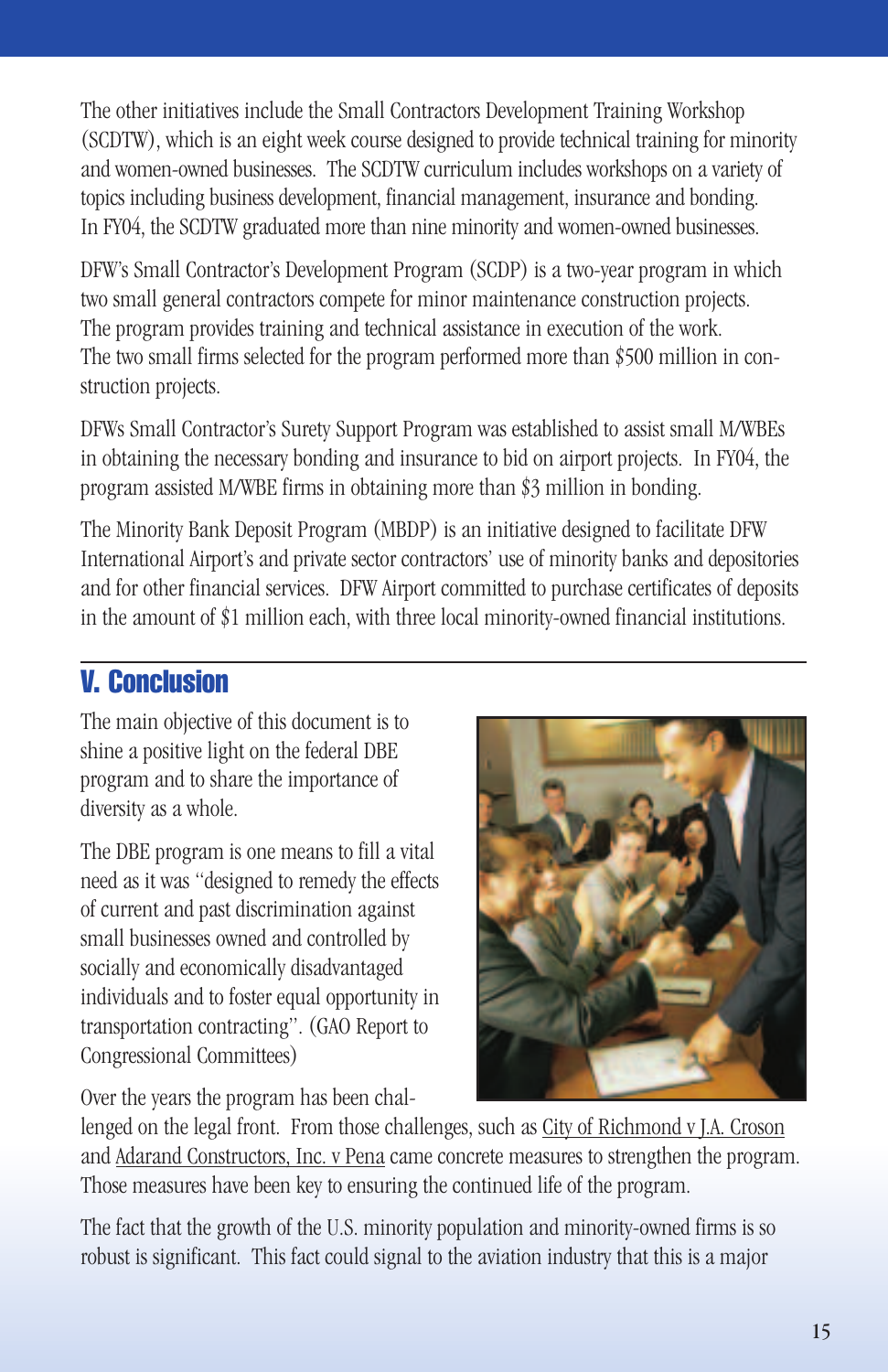market waiting to be tapped. As the aviation industry struggles to redefine itself as the major trends dictate, it may be important to be aware of the resources that are available.

Dallas Fort Worth International and San Francisco International Airports are just two examples of innovative programs that are being used to further increase opportunities to DBE firms. It should be noted here, that according to Michael Freilich, National External Program Manager, the FAA presented Louisa County/Freeman Field, VA the "Best First-Time DBE Program" award. The Salt Lake City Department of Airports was awarded the "DBE Advocate and Partner" honor in 2005. Many more outstanding programs exist, but time would not permit their inclusion.

The surface has only been scratched when it comes to sharing the positive aspects of the Disadvantaged Business Enterprise program. Hopefully, this document will serve as a catalyst for more dialogue about innovative ways to strengthen the communities around us and the airport environments in which we work.